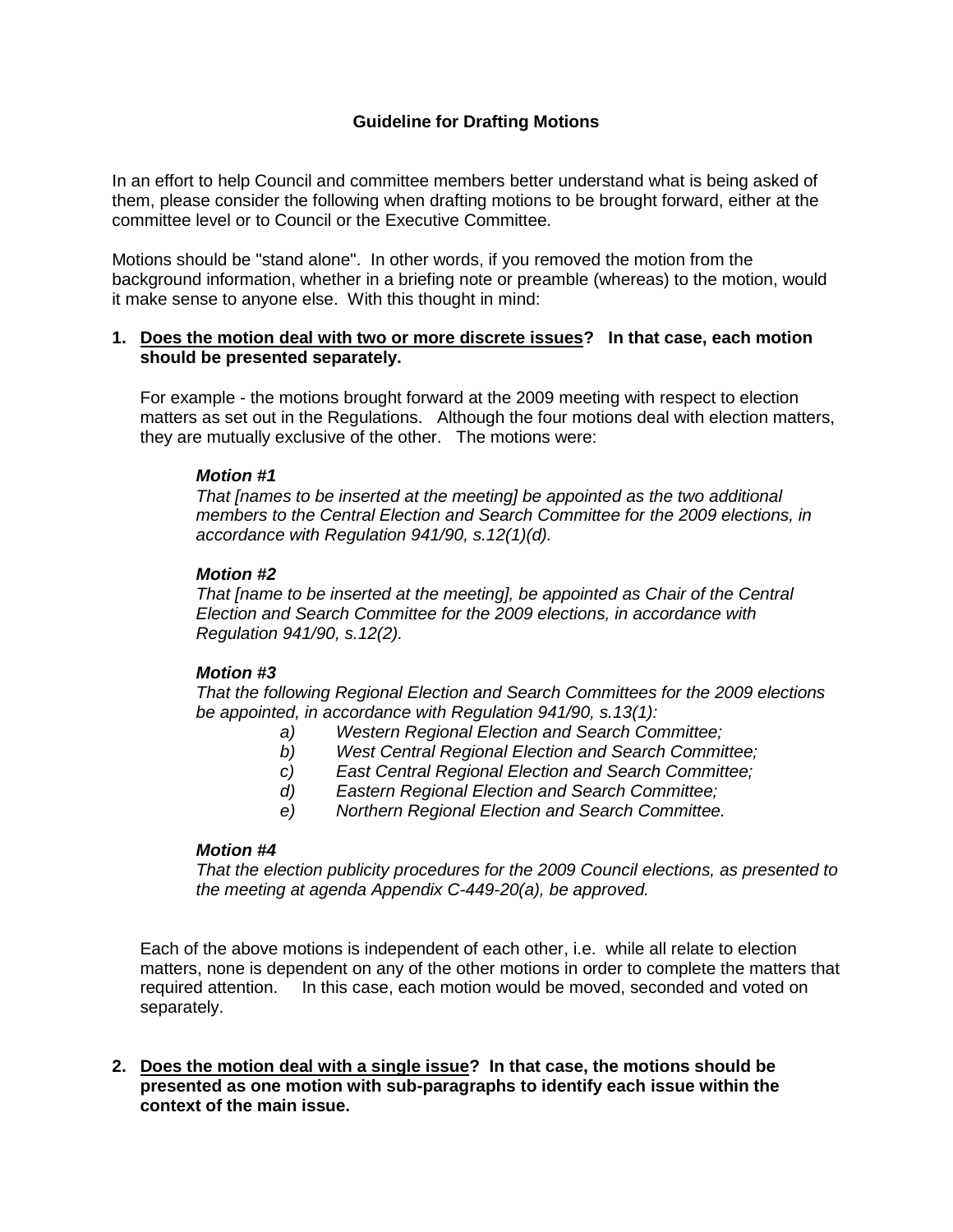For example - the motions brought forward at the June 2008 Council meeting with respect to an enforceable code of ethics. Again, there were four motions.

- *1. That Council direct the CEO/Registrar to develop and execute a consultation plan with respect to the new proposed draft changes to Regulation 941 regarding the definition of professional misconduct and Code of Ethics. Consultation will be with the complains and discipline committees, members, authors of the recommended professional practice examination texts, professional practice examination examiners, ethics educators, and administrators (staff and PEO volunteers) of the professional practice examination.*
- *2. That Council direct the CEO/Registrar to undertake a legal review of the new proposed draft changes to Regulation 941 regarding the definition of professional misconduct and Code of Ethics.*
- *3. That, upon completion of the consultation and legal review, the CEO/Registrar present the findings of these reviews to Council for consideration at its September 2008 meeting and possible additional direction and/or input before preparing a final draft.*
- *4. That the CEO/Registrar along with non-staff members prepare a final draft of changes to Regulation 941 to be approved by Council prior to submitting those changes to the Attorney General for Regulation amendment. The timeline is for the final draft to be presented to Council at its November 2008 meeting.*

In the above case, each of the separate motions is dependent on the motion before it and, therefore, should be dealt with as a single motion. In other words, the final draft of the changes to the Regulation regarding a definition of professional misconduct and code of ethics (4) would not be presented in November 2008 if the consultation plan (1) and legal review (2) and report on both these (3) did not take place beforehand.

As drafted, it would appear that the motions would require a separate mover, seconder and vote. In fact, they were dealt with as one motion.

That's not to say, however, that any of the paragraphs could not be amended, provided such amendment was germane to the issue at hand and did not materially affect the intent of all four motions.

Using the above guideline, the above motion would have been presented as follows:

# *That:*

a. *Council direct the CEO/Registrar to develop and execute a consultation plan with respect to the new proposed draft changes to Regulation 941 regarding the definition of professional misconduct and Code of Ethics. Consultation will be with the complains and discipline committees, members, authors of the recommended professional practice examination texts, professional practice examination examiners, ethics educators, and administrators (staff and PEO volunteers) of the professional practice examination.;*